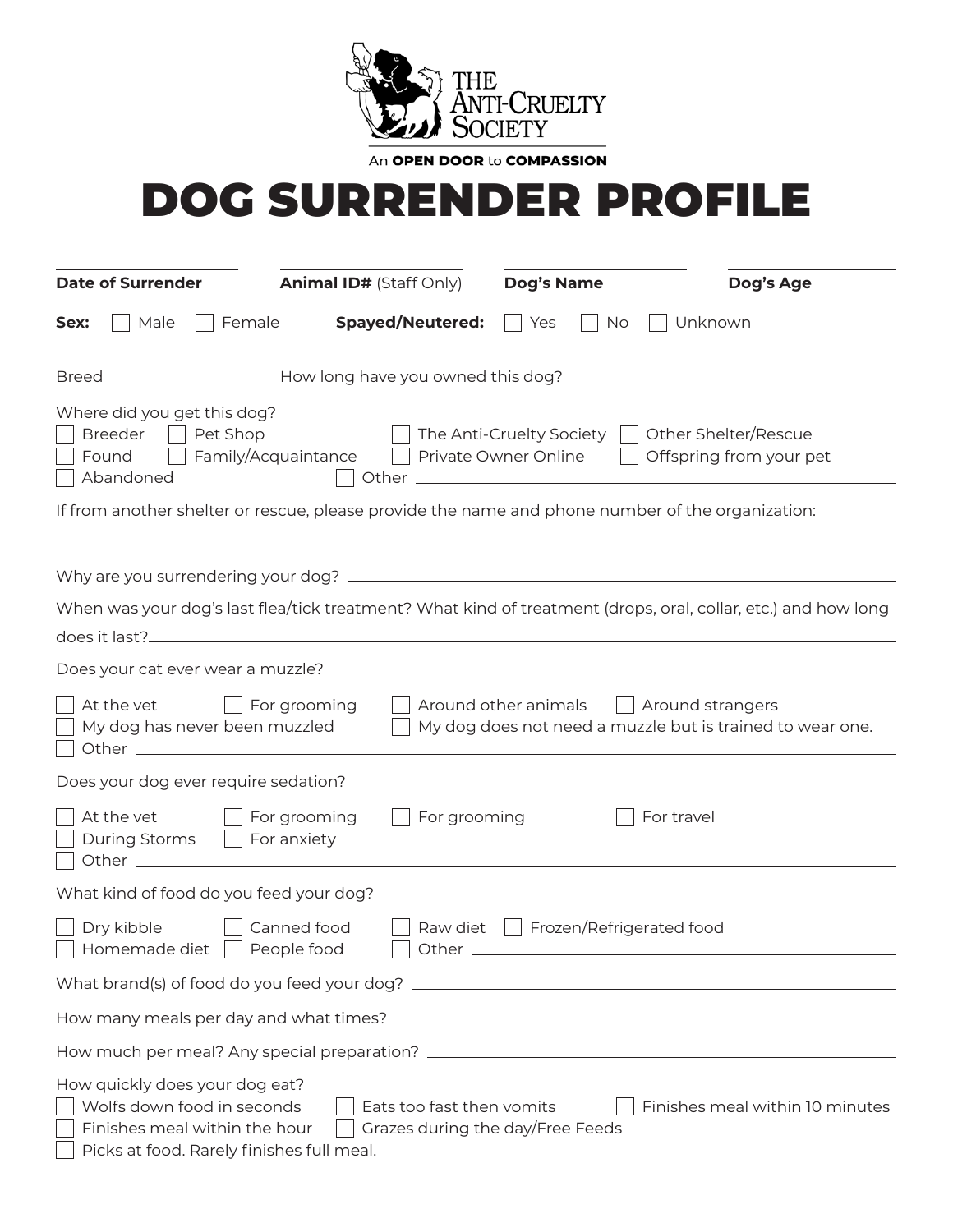Does your dog require special accommodations for meals? (Slow feeder, raised feeder, human company, etc.)

| If your dog a picky eater? If yes, please explain. _____________________________                                                                         |                                                    |                              |                                                                                                         |
|----------------------------------------------------------------------------------------------------------------------------------------------------------|----------------------------------------------------|------------------------------|---------------------------------------------------------------------------------------------------------|
|                                                                                                                                                          |                                                    |                              |                                                                                                         |
| Does your dog drink water any way other than from a bowl? (Hose, faucet, fridge, ice cubes, etc.)                                                        |                                                    |                              |                                                                                                         |
| What is your dog's normal energy level?                                                                                                                  | High                                               | Low                          | Moderate                                                                                                |
| How would you describe your dog's general personality?                                                                                                   |                                                    |                              |                                                                                                         |
| Energetic     Energetic  <br>Fearful<br>Anxious<br>Friendly to strangers<br>Independent                                                                  | Playful<br>Affectionate<br>Lap Dog<br>Jumpy/Mouthy | Couch Potato<br>Shy<br>Needy | Noisy/Loud<br>Aggressive<br>Wary of strangers<br>Distant/Aloof                                          |
| Is there anywhere on your dog's body where he/she does NOT like to be touched?<br>Mouth<br>□ Neck/Collar<br>Paws/Nails<br>Tail/Rear end<br>Ears<br>Belly |                                                    |                              |                                                                                                         |
| What does your dog do when touched un any of the places selected above?<br>Pulls/Moves Away<br>N/A<br><b>Bites</b>                                       | Growls<br>Other_                                   | Hides from you Shows Teeth   | Snaps                                                                                                   |
| Please list how many people of the following ages the dog has lived in the same home with:                                                               |                                                    |                              |                                                                                                         |
| 6-12 years<br>0-5 years                                                                                                                                  | 13-17 years<br>18+ years                           | Seniors                      |                                                                                                         |
|                                                                                                                                                          |                                                    |                              | Please select how your dog behaved with people of the following ages in the home. Check all that apply. |
| 0-5 Years<br>Friendly/Attentive<br>Fearful/Avoids<br>Other_                                                                                              | Plays Rough<br>Barks/Growls                        | Jumps on<br>Snaps/Bites      | Tolerant/Neutral<br>N/A                                                                                 |
| 6-12 Years<br>Friendly/Attentive<br>Fearful/Avoids<br>Other $\_$                                                                                         | Plays Rough<br>Barks/Growls                        | Jumps on<br>Snaps/Bites      | Tolerant/Neutral<br>N/A                                                                                 |
| 13-17 Years<br>Friendly/Attentive<br>Fearful/Avoids<br>Other $\_$                                                                                        | Plays Rough<br>Barks/Growls                        | Jumps on<br>Snaps/Bites      | Tolerant/Neutral<br>N/A                                                                                 |
| 18+ Years<br>Friendly/Attentive<br>Fearful/Avoids<br>Other $\_$                                                                                          | Plays Rough<br>Barks/Growls                        | Jumps on<br>Snaps/Bites      | Tolerant/Neutral<br>N/A                                                                                 |
| Seniors<br>Friendly/Attentive<br>Fearful/Avoids<br>Other $\_$                                                                                            | Plays Rough<br>Barks/Growls                        | Jumps on<br>Snaps/Bites      | Tolerant/Neutral<br>N/A                                                                                 |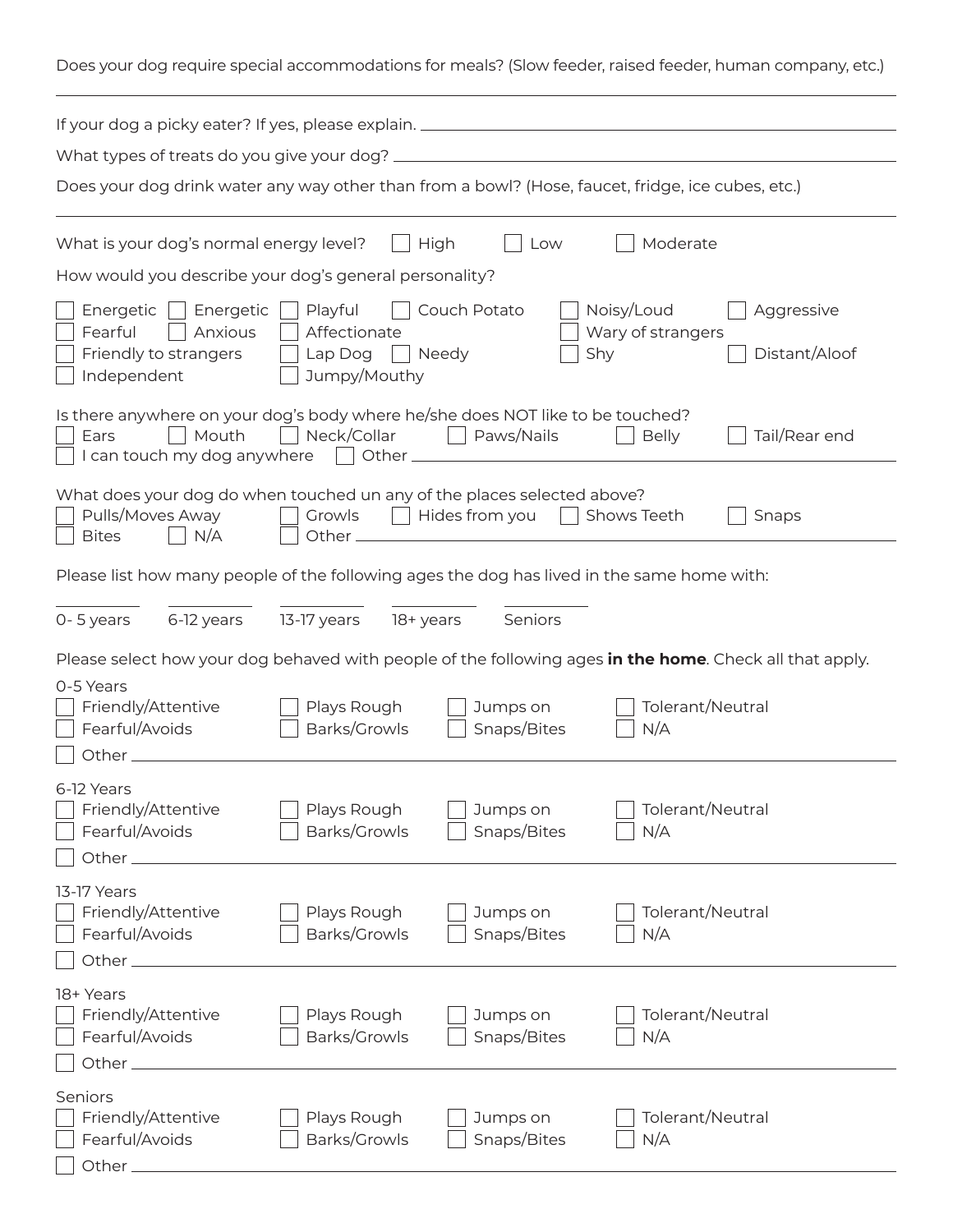| Who has your dog met outside of your home?<br><b>Neighbors</b><br>Neighborhood Children<br>Men on walks<br>Women on walks<br>Large groups of people $\ $<br>Elderly people<br>Other $\mathbf{-}$                                                                                                                                                                                     |  |  |  |
|--------------------------------------------------------------------------------------------------------------------------------------------------------------------------------------------------------------------------------------------------------------------------------------------------------------------------------------------------------------------------------------|--|--|--|
| How does your dog behave around unfamiliar men?   Never Encountered<br>Friendly<br>  Not interested/Neutral<br>Jumps on<br>Afraid/Avoids<br>Shows teeth/Growls<br><b>Barks</b><br>Snaps/Bites                                                                                                                                                                                        |  |  |  |
| Humps<br>How does you dog behave around unfamiliar women?<br>Never Encountered<br>Not interested/Neutral<br>Friendly<br>Jumps on<br>Snaps/Bites<br>Afraid/Avoids<br>Shows teeth/Growls<br><b>Barks</b><br>Humps                                                                                                                                                                      |  |  |  |
| How does your dog behave around unfamiliar children?<br>Never Encountered<br>Friendly<br>Jumps on<br>Not interested/Neutral<br>Afraid/Avoids<br>Shows teeth/Growls<br><b>Barks</b><br>Snaps/Bites<br>Humps                                                                                                                                                                           |  |  |  |
| How does your dog behave around unfamiliar dogs?<br>Never Encountered<br>Friendly<br>Not interested/Neutral<br>Jumps on<br>Shows teeth/Growls<br>Afraid/Avoids<br>Snaps/Bites<br><b>Barks</b><br>Humps                                                                                                                                                                               |  |  |  |
| My dog is afraid of/doesn't like:<br>Storms/Fireworks<br>Loud Noises<br><b>Stairs</b><br>Water<br>Other Dogs<br><b>Strollers</b><br>Children<br>Men<br>Women<br>Cats<br>Raincoats/Umbrellas/Hats<br>The Groomer<br>Cars<br>The Vet<br>N/A                                                                                                                                            |  |  |  |
| How much time does your dog spend alone each day, without people?<br>1-3 Hours<br>None<br>4-8 Hours<br>9-12 Hours<br>Over 12 Hours                                                                                                                                                                                                                                                   |  |  |  |
| When alone, my dog is:<br>Free in the house<br>Free outside<br><b>Tethered Outside</b><br>Crated<br>In a dog kennel/run outside<br>Confined to a room/restricted area in the house<br>Inside a separate building/structure on the property<br>Other $\_$                                                                                                                             |  |  |  |
| When left alone, my dog:<br>Sleeps/Rests<br>Plays with other pets<br>Plays with toys<br>Eats<br>Pees/Poops<br>Barks/Cries/Howls<br>Destroys things<br>Other $\_\_\_\_\_\$                                                                                                                                                                                                            |  |  |  |
| When I am home, my dog is:<br>Free in the house<br>Free outside<br>Crated<br><b>Tethered Outside</b><br>Confined to a room/restricted area in the house<br>In a dog kennel/run outside<br>Inside a separate building/structure on the property<br>Other $\_$<br><u> 1989 - Johann Stein, mars an deutscher Stein und der Stein und der Stein und der Stein und der Stein und der</u> |  |  |  |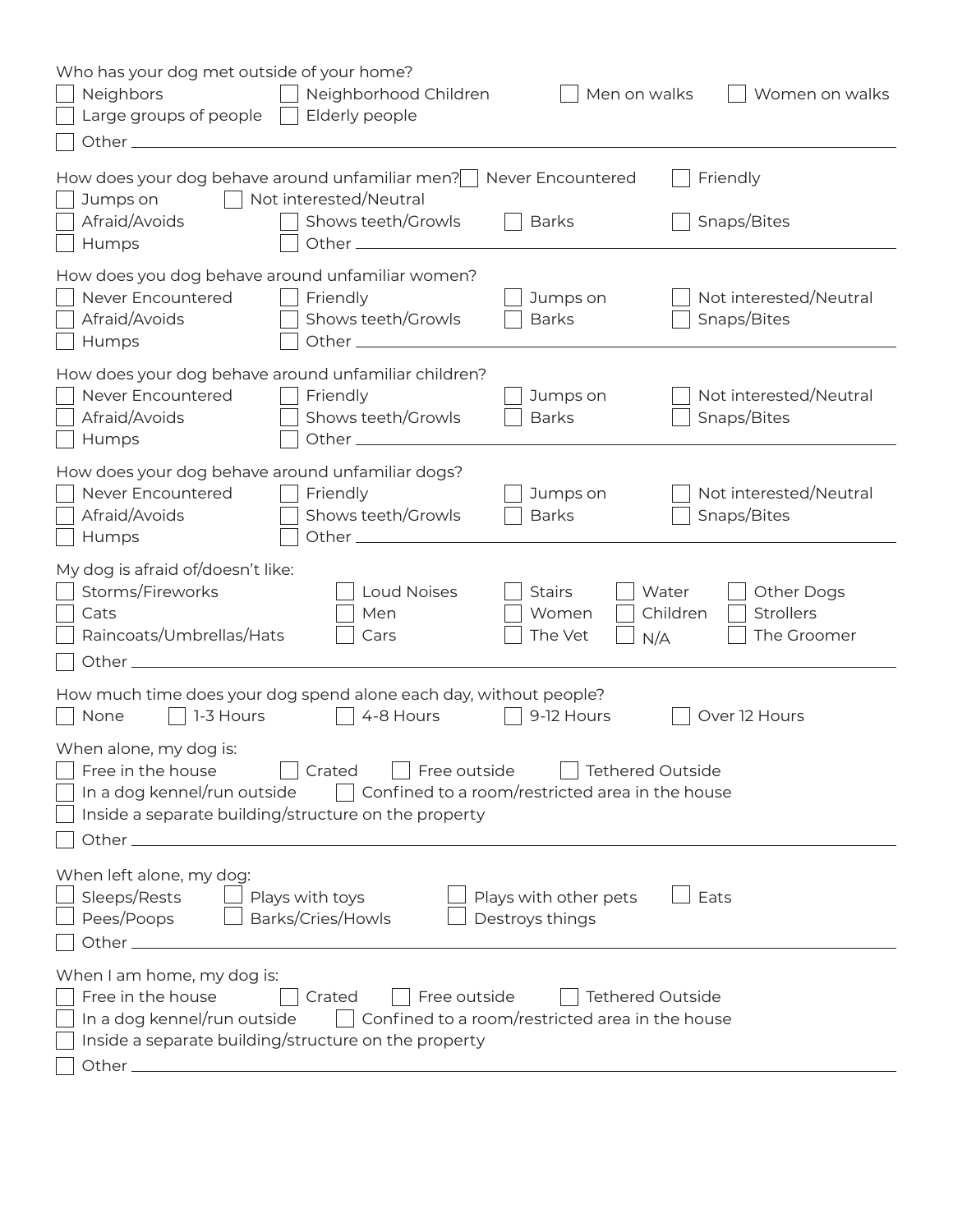| When I am home, my dog:<br>Stays near the family<br>Entertains him/herself<br>Sleeps/Rests<br>Plays with toys<br>Plays with other pets<br>Pees/Poops<br>Plays with family members<br>Eats<br><b>Barks/Cries Howls</b><br>Destroys things<br>Other_                                                                                            |  |  |  |
|-----------------------------------------------------------------------------------------------------------------------------------------------------------------------------------------------------------------------------------------------------------------------------------------------------------------------------------------------|--|--|--|
| What types of items does your dog destroy/damage?<br>Not Destructive<br>His/Her toys<br>Human Toys<br>Paper products<br>Windows/doors<br>Woodwork/Walls/Floors<br>Clothing/BeddingShoes<br>Furniture<br>His/her crate/pen<br>Fences/Barriers<br><b>House Plants</b><br>Yard/Garden<br>Digs in the trash<br>Counter surfs<br>Other $\_\_\_\_\$ |  |  |  |
| Is your dog leash trained?<br><b>No</b><br>Yes                                                                                                                                                                                                                                                                                                |  |  |  |
| What do you use to walk your dog?<br>Flat Collar<br>Martingale Collar<br>Choke Chain<br>Prong Collar<br><b>Head Collar/Halter</b><br>Less than 5' leash<br><b>No-Pull Harness</b><br><b>Harness</b><br>Retractable Leash<br>My dog walks off leash<br>I do not walk my dog<br>5' or longer leash<br>Other $\_$                                |  |  |  |
| What is your dog's walk/potty schedule?                                                                                                                                                                                                                                                                                                       |  |  |  |
| Is your dog house-trained?<br>No<br>Still Learning<br>Yes<br>How often does your dog have accidents inside the house?<br>A few times a week<br>Daily<br><b>Never</b><br>A few times a month<br>When not feeling well<br>A few times a year<br>Other_                                                                                          |  |  |  |
| How does your dog let you know when he/she needs to go outside?                                                                                                                                                                                                                                                                               |  |  |  |
| Where does your dog pee/poop? Check all that apply.<br>In the yard<br>On potty pads<br>In a litter box<br>On walks<br>On the floor<br>In his/her cage<br>On furniture<br>On clothing<br>Other                                                                                                                                                 |  |  |  |
| Is your dog reactive/aggressive on leash/walks? (Barks/lunges at people/animals/vehicles etc.)                                                                                                                                                                                                                                                |  |  |  |
| Sometimes<br>$\overline{\phantom{a}}$ No<br> Yes                                                                                                                                                                                                                                                                                              |  |  |  |
| Does your dog like to chase any of the following?                                                                                                                                                                                                                                                                                             |  |  |  |
| Rabbits<br><b>Birds</b><br>Nothing<br>Cats<br>Dogs<br>Joggers<br>Squirrels<br>Paper/Bags<br>Shadows<br><b>Bugs</b><br>Leaves<br>Cars<br>Other <sub>-</sub>                                                                                                                                                                                    |  |  |  |
| When was your dog's las vet visit? Please provide any recent medical records.                                                                                                                                                                                                                                                                 |  |  |  |
| Does your dog have any long-term/chronic medical conditions?<br>No<br>Yes<br>If yes, please list any known conditions and what medications/treatments have been prescribed by the vet                                                                                                                                                         |  |  |  |
|                                                                                                                                                                                                                                                                                                                                               |  |  |  |
|                                                                                                                                                                                                                                                                                                                                               |  |  |  |
|                                                                                                                                                                                                                                                                                                                                               |  |  |  |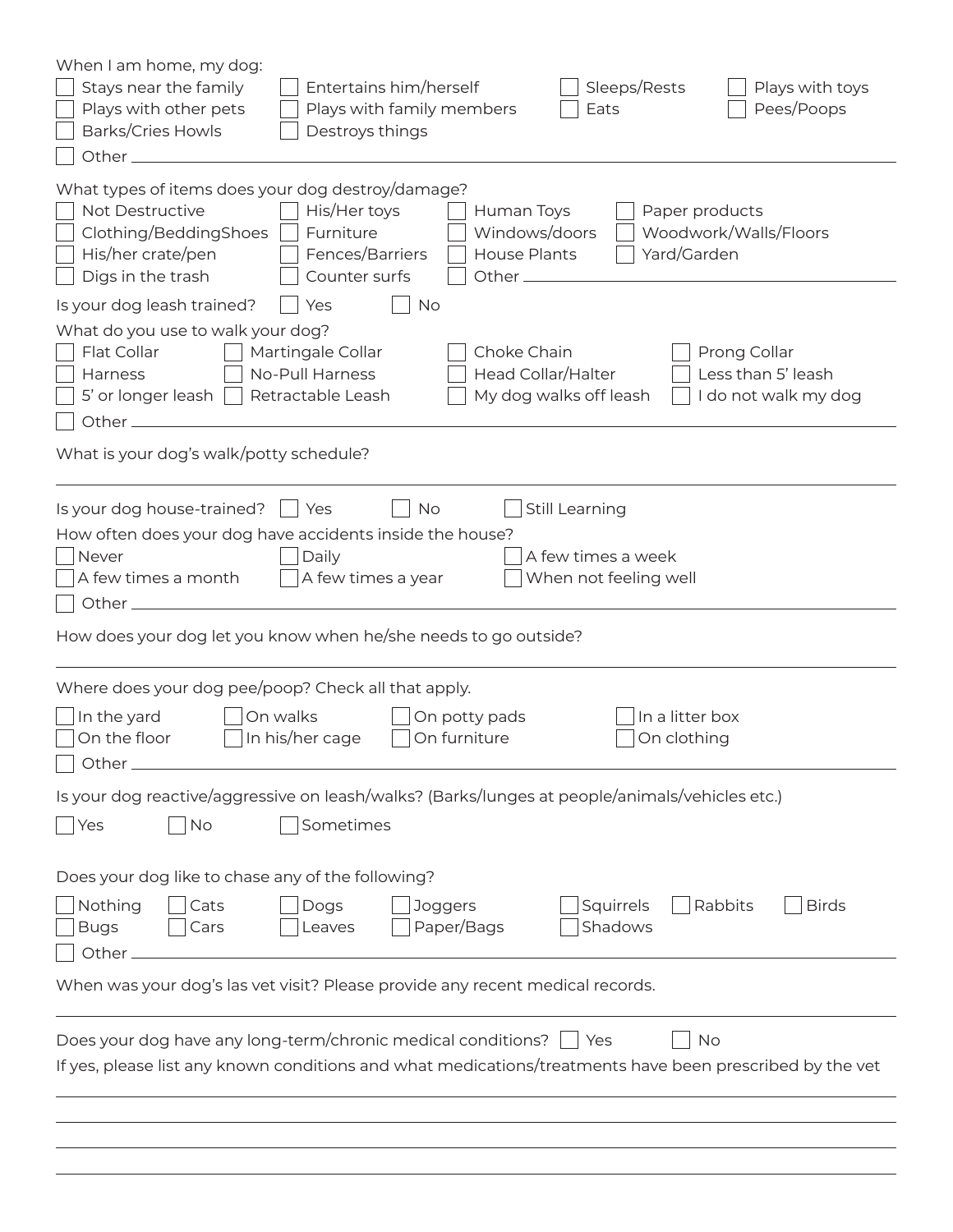| Please describe any other recent/current medical conditions your dog has experienced. |  |  |
|---------------------------------------------------------------------------------------|--|--|
|                                                                                       |  |  |

| Is your dog eating, drinking, peeing, and pooping normally?<br>Yes<br>If no, please describe any abnormalities you have noticed                                                                                                                                                                                                                                                                                                                               | No                                                                                                                                             |
|---------------------------------------------------------------------------------------------------------------------------------------------------------------------------------------------------------------------------------------------------------------------------------------------------------------------------------------------------------------------------------------------------------------------------------------------------------------|------------------------------------------------------------------------------------------------------------------------------------------------|
| Have you noticed any of the following conditions in your dog recently?<br>Coughing, sneezing, or abnormal nasal discharge<br>Vomiting<br>Loose stool/Diarrhea<br>Blood in stool<br>Worms in stool<br>Hair loss<br>Lameness/limping<br>Bugs (fleas, ticks, maggots, etc.) on skin/coat<br>Pain/sensitivity to touch<br>Eye injury, sensitivity or discharge<br>Abnormal weight loss<br>Masses or tumors<br>None of the above<br>Other $\overline{\phantom{a}}$ | Rashes/Hot spots or Itchiness<br>Head shaking or scratching ears<br>Open or recently healed wounds<br>Loss of appetite and/or reduced activity |
| Please list any allergies or sensitivities your dog has. (Food, plants, seasonal, medications, vaccinations, etc)                                                                                                                                                                                                                                                                                                                                             |                                                                                                                                                |
| Please list any medications your dog is currently taking. Please bring any medications to your appointment.                                                                                                                                                                                                                                                                                                                                                   |                                                                                                                                                |
| Has your dog ever visited a professional groomer?<br>Yes<br>Do you groom your dog at home?<br>Yes<br>What type of grooming (professionally or at home) has your dog had in the past?<br><b>Baths</b><br><b>Blow Drying</b><br>Ear Cleaning<br>Nail Trims<br>Nail Grinding<br>Hair cuts with electric clippers<br>Toothbushing<br>None of the above<br>Anal glands expressed                                                                                   | No<br><b>No</b><br>Ear Plucking<br><b>Brushing</b>                                                                                             |
| Other_<br>How does your dog behave during grooming?                                                                                                                                                                                                                                                                                                                                                                                                           |                                                                                                                                                |
| Has your dog had any kind of professional training?<br>Obedience classes<br>Puppy classes<br>Board and train<br>Service dog training<br>Nose work/Detection Training<br>Canine Good Citizen<br>None<br>Other $\equiv$                                                                                                                                                                                                                                         | Private training in home<br>Bite work/Sleeve training                                                                                          |
| What commands does your dog know?<br>Sit<br>Wait<br>None<br>Down<br>Come<br>Off<br>Drop It<br>Leave It<br>Heel<br>No<br>Treat/Cookie<br>Quiet<br>Speak<br>Other.                                                                                                                                                                                                                                                                                              | Place<br><b>Stay</b><br>Okay<br>Yes                                                                                                            |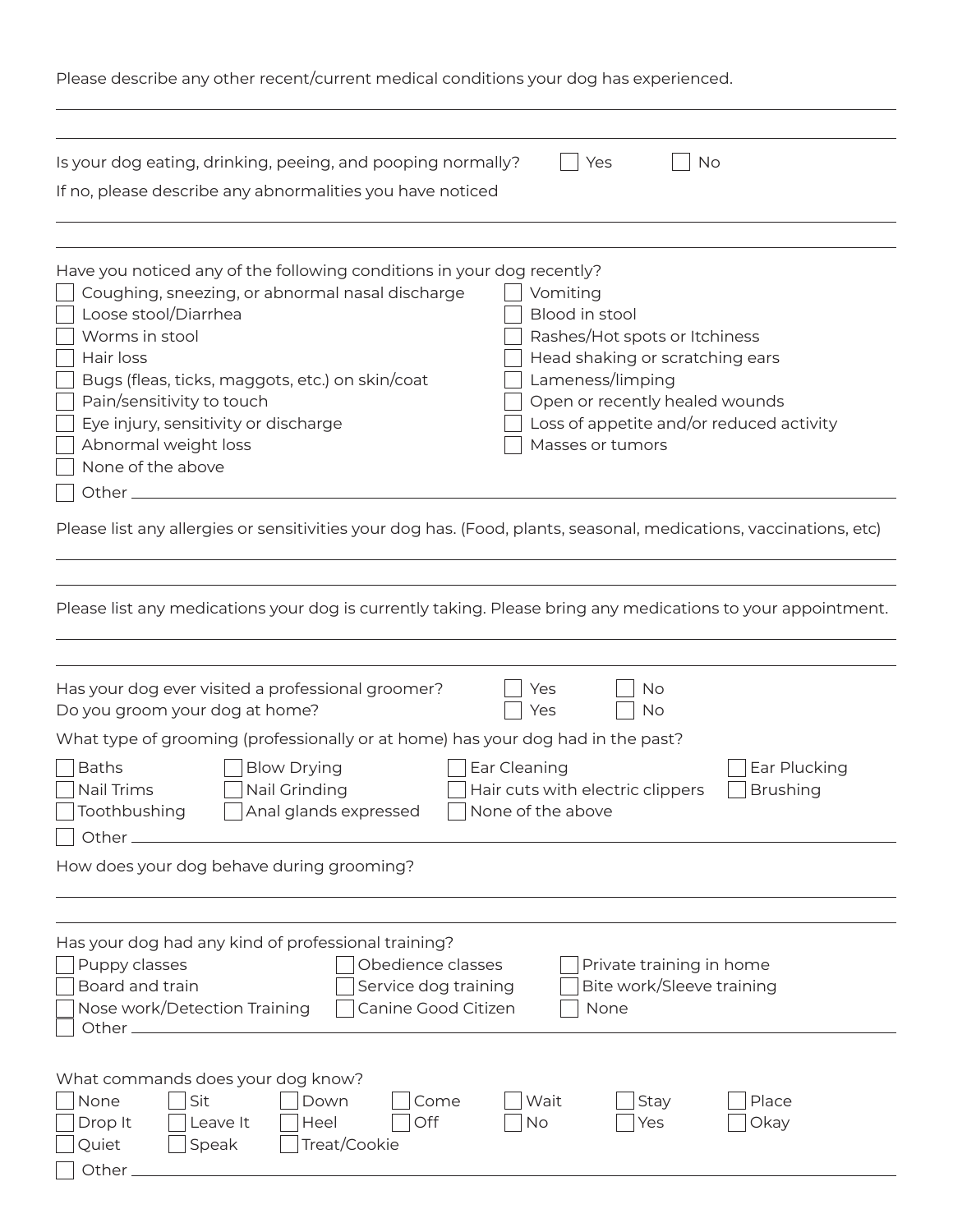| Has your dog ever:                                                                                                                        |                                                          |                                                                                                          |  |
|-------------------------------------------------------------------------------------------------------------------------------------------|----------------------------------------------------------|----------------------------------------------------------------------------------------------------------|--|
|                                                                                                                                           | Bitten and drawn blood on a person?                      |                                                                                                          |  |
|                                                                                                                                           | Caused serious injury to a person NOT involving a bite?  |                                                                                                          |  |
| Injured/killed another dog?                                                                                                               |                                                          |                                                                                                          |  |
| Been injured by another dog?                                                                                                              |                                                          |                                                                                                          |  |
|                                                                                                                                           |                                                          | Injured/killed any other type of animal(Cats, rabbits, birds, livestock, etc.)?                          |  |
|                                                                                                                                           |                                                          | Inflicted a bite to a person or animal that required medical attention?                                  |  |
|                                                                                                                                           | Injured a person or an animal resulting in legal action? |                                                                                                          |  |
| Undergone rabies observation?                                                                                                             |                                                          |                                                                                                          |  |
| None of the above                                                                                                                         |                                                          |                                                                                                          |  |
|                                                                                                                                           |                                                          |                                                                                                          |  |
|                                                                                                                                           |                                                          | Please explain the circumstances if any of the above situations has occurred. Please include approximate |  |
| dates/time frames:                                                                                                                        |                                                          |                                                                                                          |  |
|                                                                                                                                           |                                                          |                                                                                                          |  |
|                                                                                                                                           |                                                          |                                                                                                          |  |
|                                                                                                                                           |                                                          | How would your dog react if you or a family member approached him/her while the dog was eating?          |  |
| Never tried                                                                                                                               | Allows                                                   |                                                                                                          |  |
|                                                                                                                                           |                                                          | Covers the food with their body                                                                          |  |
| Growls                                                                                                                                    | Shows teeth                                              | Lunges                                                                                                   |  |
| Snaps                                                                                                                                     | <b>Bites</b>                                             | Only reacts if you reach for the food                                                                    |  |
| Other.                                                                                                                                    |                                                          |                                                                                                          |  |
|                                                                                                                                           |                                                          | How would your dog react if you or a family member approached him/her while the dog was chewing a        |  |
|                                                                                                                                           |                                                          |                                                                                                          |  |
|                                                                                                                                           | bone, rawhide, pig's ear or similar tasty treat?         |                                                                                                          |  |
| Never tried                                                                                                                               | Allows                                                   | Covers the item with their body                                                                          |  |
| Growls                                                                                                                                    | Shows teeth                                              | Lunges                                                                                                   |  |
| Snaps                                                                                                                                     | <b>Bites</b>                                             | Only reacts if you reach for the item                                                                    |  |
| Other.                                                                                                                                    |                                                          |                                                                                                          |  |
|                                                                                                                                           |                                                          | How would your dog react if you or a family member approached him/her while the dog has a stolen item    |  |
| (shoe, trash, etc.)?                                                                                                                      |                                                          |                                                                                                          |  |
| Never tried                                                                                                                               |                                                          |                                                                                                          |  |
|                                                                                                                                           | <b>Allows</b>                                            | Covers the food with their body                                                                          |  |
| Growls                                                                                                                                    | Shows teeth                                              | Lunges                                                                                                   |  |
| Snaps                                                                                                                                     | <b>Bites</b>                                             | Only reacts if you reach for the item                                                                    |  |
| Other_                                                                                                                                    |                                                          |                                                                                                          |  |
|                                                                                                                                           |                                                          | How would your dog react if you or a family member approached him/her while the dog was near and/or      |  |
|                                                                                                                                           | receiving attention from a favorite person?              |                                                                                                          |  |
| Never tried                                                                                                                               |                                                          |                                                                                                          |  |
|                                                                                                                                           | Allows                                                   | Blocks the person with their body                                                                        |  |
| Growls                                                                                                                                    | Shows teeth                                              | Lunges                                                                                                   |  |
| Snaps                                                                                                                                     | <b>Bites</b>                                             | Only reacts if you reach for the person                                                                  |  |
| Other $\_$                                                                                                                                |                                                          |                                                                                                          |  |
|                                                                                                                                           |                                                          |                                                                                                          |  |
| How would your dog react if he/she is approached by another animal in the home while the dog is in<br>possession of food, toys or treats? |                                                          |                                                                                                          |  |
|                                                                                                                                           |                                                          |                                                                                                          |  |
| Never tried                                                                                                                               | Allows                                                   | Covers the item with their body                                                                          |  |
| Growls                                                                                                                                    | Shows teeth                                              | Lunges                                                                                                   |  |
| Snaps                                                                                                                                     | <b>Bites</b>                                             | Only reacts if the other animal tries to take the item                                                   |  |
| Other $\_$                                                                                                                                |                                                          |                                                                                                          |  |